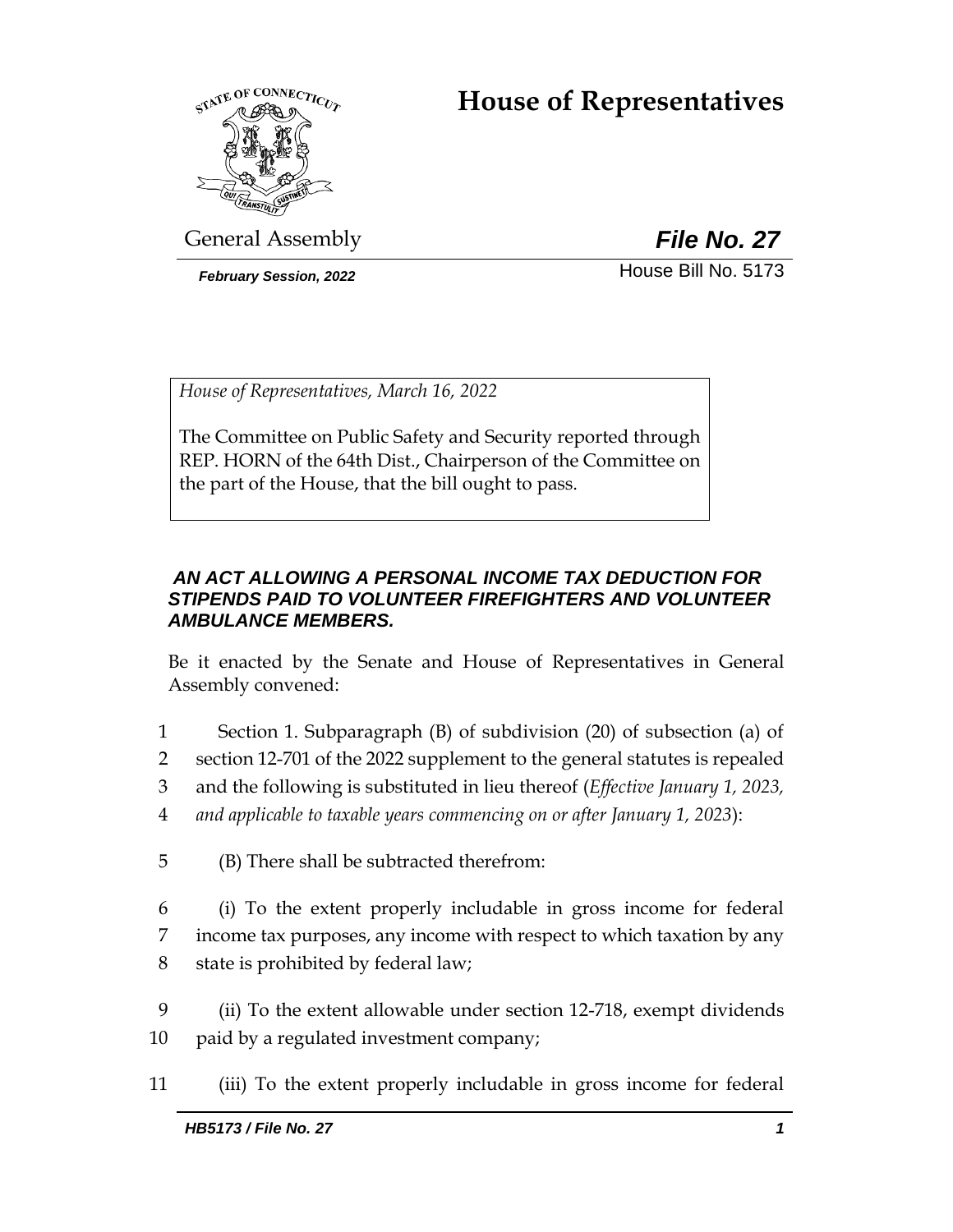income tax purposes, the amount of any refund or credit for overpayment of income taxes imposed by this state, or any other state of the United States or a political subdivision thereof, or the District of Columbia;

 (iv) To the extent properly includable in gross income for federal income tax purposes and not otherwise subtracted from federal adjusted gross income pursuant to clause (x) of this subparagraph in computing Connecticut adjusted gross income, any tier 1 railroad retirement benefits;

 (v) To the extent any additional allowance for depreciation under Section 168(k) of the Internal Revenue Code for property placed in service after September 27, 2017, was added to federal adjusted gross income pursuant to subparagraph (A)(ix) of this subdivision in computing Connecticut adjusted gross income, twenty-five per cent of such additional allowance for depreciation in each of the four succeeding taxable years;

 (vi) To the extent properly includable in gross income for federal income tax purposes, any interest income from obligations issued by or on behalf of the state of Connecticut, any political subdivision thereof, or public instrumentality, state or local authority, district or similar public entity created under the laws of the state of Connecticut;

 (vii) To the extent properly includable in determining the net gain or loss from the sale or other disposition of capital assets for federal income tax purposes, any gain from the sale or exchange of obligations issued by or on behalf of the state of Connecticut, any political subdivision thereof, or public instrumentality, state or local authority, district or similar public entity created under the laws of the state of Connecticut, in the income year such gain was recognized;

 (viii) Any interest on indebtedness incurred or continued to purchase or carry obligations or securities the interest on which is subject to tax under this chapter but exempt from federal income tax, to the extent that such interest on indebtedness is not deductible in determining federal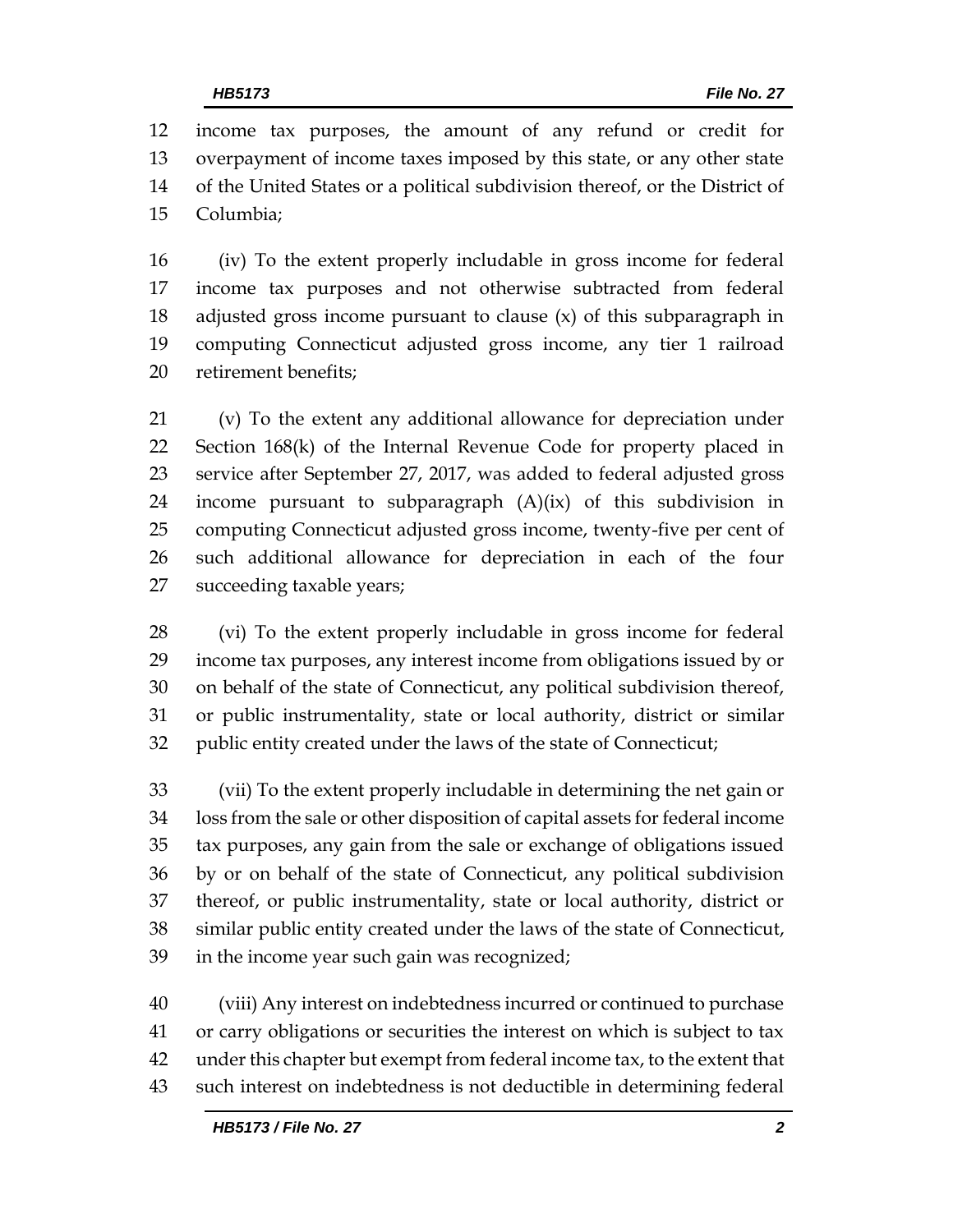adjusted gross income and is attributable to a trade or business carried on by such individual;

 (ix) Ordinary and necessary expenses paid or incurred during the taxable year for the production or collection of income which is subject to taxation under this chapter but exempt from federal income tax, or the management, conservation or maintenance of property held for the production of such income, and the amortizable bond premium for the taxable year on any bond the interest on which is subject to tax under this chapter but exempt from federal income tax, to the extent that such expenses and premiums are not deductible in determining federal adjusted gross income and are attributable to a trade or business carried on by such individual;

 (x) (I) For taxable years commencing prior to January 1, 2019, for a person who files a return under the federal income tax as an unmarried individual whose federal adjusted gross income for such taxable year is less than fifty thousand dollars, or as a married individual filing separately whose federal adjusted gross income for such taxable year is less than fifty thousand dollars, or for a husband and wife who file a return under the federal income tax as married individuals filing jointly whose federal adjusted gross income for such taxable year is less than sixty thousand dollars or a person who files a return under the federal income tax as a head of household whose federal adjusted gross income for such taxable year is less than sixty thousand dollars, an amount equal to the Social Security benefits includable for federal income tax purposes;

 (II) For taxable years commencing prior to January 1, 2019, for a person who files a return under the federal income tax as an unmarried individual whose federal adjusted gross income for such taxable year is fifty thousand dollars or more, or as a married individual filing separately whose federal adjusted gross income for such taxable year is fifty thousand dollars or more, or for a husband and wife who file a return under the federal income tax as married individuals filing jointly whose federal adjusted gross income from such taxable year is sixty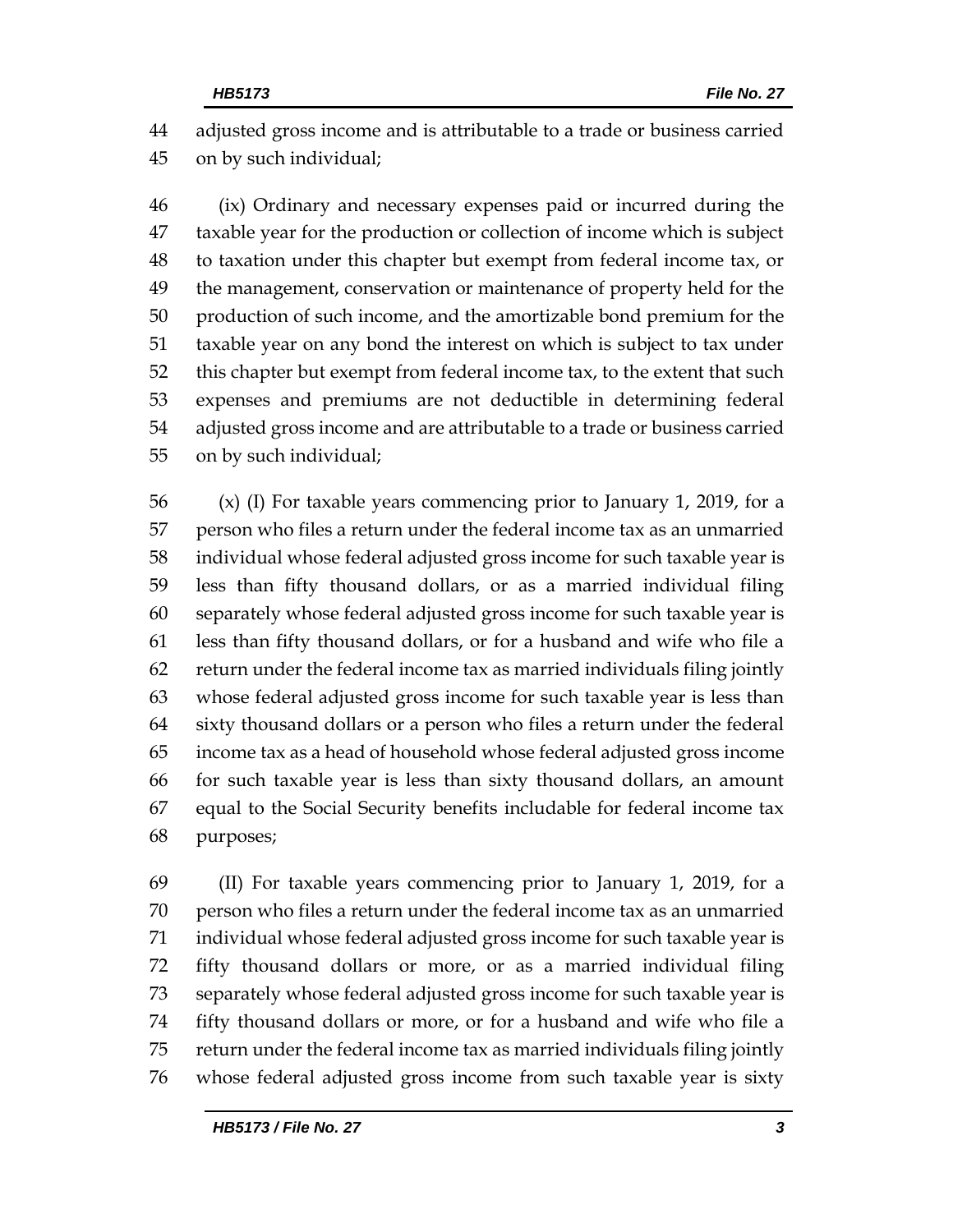thousand dollars or more or for a person who files a return under the federal income tax as a head of household whose federal adjusted gross income for such taxable year is sixty thousand dollars or more, an amount equal to the difference between the amount of Social Security benefits includable for federal income tax purposes and the lesser of twenty-five per cent of the Social Security benefits received during the taxable year, or twenty-five per cent of the excess described in Section 86(b)(1) of the Internal Revenue Code;

 (III) For the taxable year commencing January 1, 2019, and each taxable year thereafter, for a person who files a return under the federal income tax as an unmarried individual whose federal adjusted gross income for such taxable year is less than seventy-five thousand dollars, or as a married individual filing separately whose federal adjusted gross income for such taxable year is less than seventy-five thousand dollars, or for a husband and wife who file a return under the federal income tax as married individuals filing jointly whose federal adjusted gross income for such taxable year is less than one hundred thousand dollars or a person who files a return under the federal income tax as a head of household whose federal adjusted gross income for such taxable year is less than one hundred thousand dollars, an amount equal to the Social Security benefits includable for federal income tax purposes; and

 (IV) For the taxable year commencing January 1, 2019, and each taxable year thereafter, for a person who files a return under the federal income tax as an unmarried individual whose federal adjusted gross income for such taxable year is seventy-five thousand dollars or more, or as a married individual filing separately whose federal adjusted gross income for such taxable year is seventy-five thousand dollars or more, or for a husband and wife who file a return under the federal income tax as married individuals filing jointly whose federal adjusted gross income from such taxable year is one hundred thousand dollars or more or for a person who files a return under the federal income tax as a head of household whose federal adjusted gross income for such taxable year is one hundred thousand dollars or more, an amount equal to the difference between the amount of Social Security benefits includable for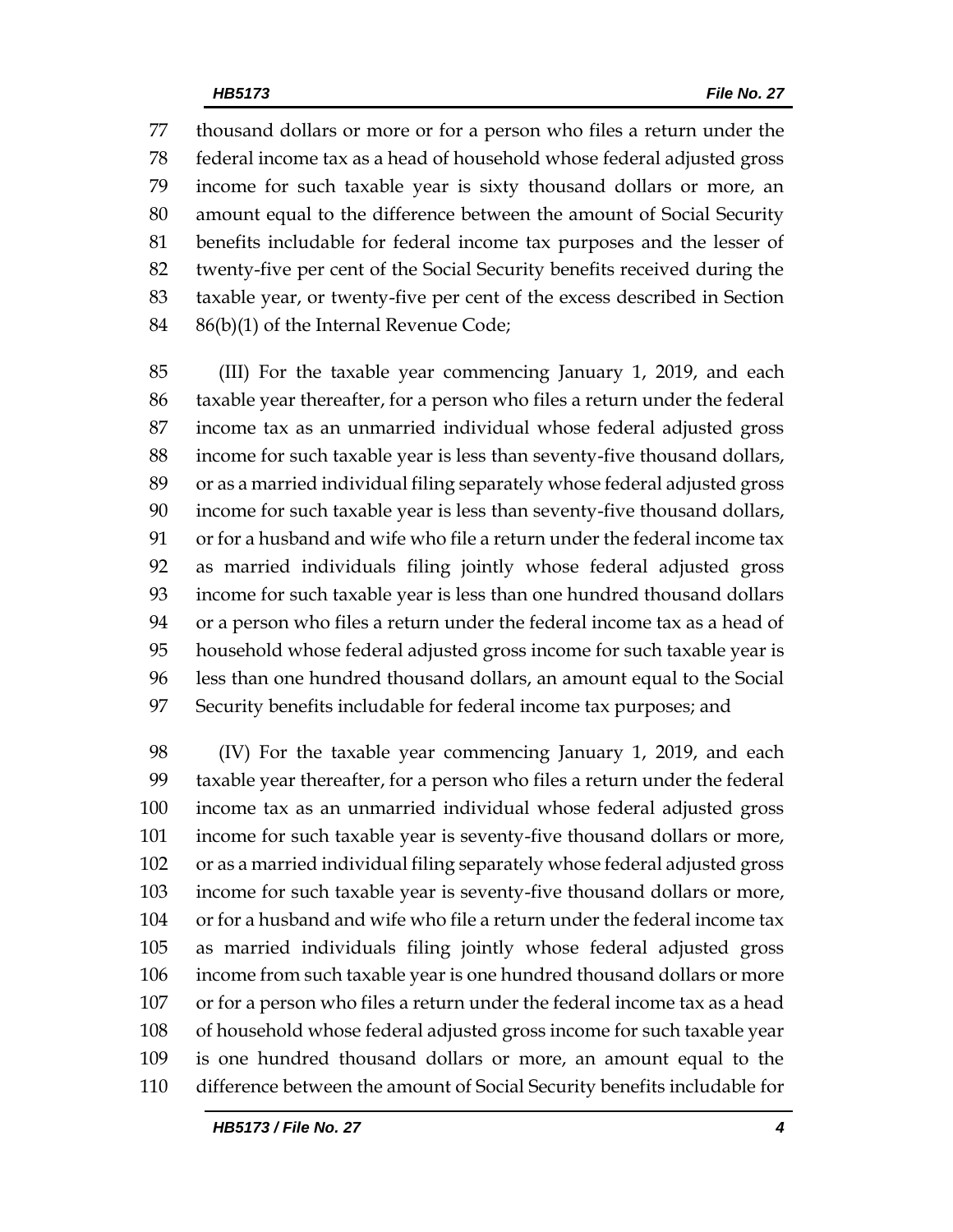federal income tax purposes and the lesser of twenty-five per cent of the Social Security benefits received during the taxable year, or twenty-five per cent of the excess described in Section 86(b)(1) of the Internal Revenue Code;

 (xi) To the extent properly includable in gross income for federal income tax purposes, any amount rebated to a taxpayer pursuant to section 12-746;

 (xii) To the extent properly includable in the gross income for federal income tax purposes of a designated beneficiary, any distribution to such beneficiary from any qualified state tuition program, as defined in Section 529(b) of the Internal Revenue Code, established and maintained by this state or any official, agency or instrumentality of the state;

 (xiii) To the extent allowable under section 12-701a, contributions to accounts established pursuant to any qualified state tuition program, as defined in Section 529(b) of the Internal Revenue Code, established and maintained by this state or any official, agency or instrumentality of the state;

 (xiv) To the extent properly includable in gross income for federal income tax purposes, the amount of any Holocaust victims' settlement payment received in the taxable year by a Holocaust victim;

 (xv) To the extent properly includable in gross income for federal income tax purposes of an account holder, as defined in section 31- 51ww, interest earned on funds deposited in the individual development account, as defined in section 31-51ww, of such account holder;

 (xvi) To the extent properly includable in the gross income for federal income tax purposes of a designated beneficiary, as defined in section 3-123aa, interest, dividends or capital gains earned on contributions to accounts established for the designated beneficiary pursuant to the Connecticut Homecare Option Program for the Elderly established by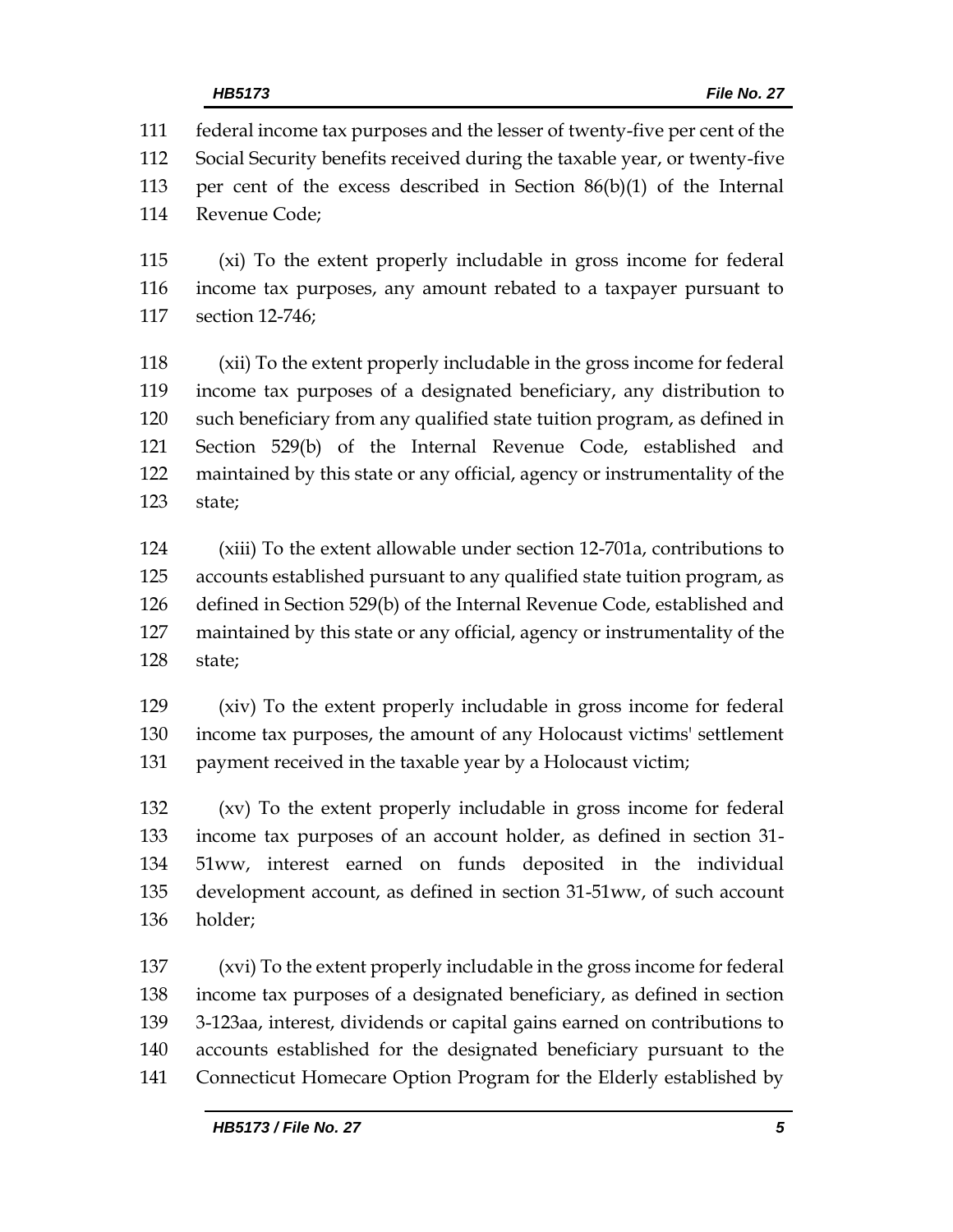sections 3-123aa to 3-123ff, inclusive;

 (xvii) To the extent properly includable in gross income for federal income tax purposes, any income received from the United States government as retirement pay for a retired member of (I) the Armed Forces of the United States, as defined in Section 101 of Title 10 of the United States Code, or (II) the National Guard, as defined in Section 101 of Title 10 of the United States Code;

 (xviii) To the extent properly includable in gross income for federal income tax purposes for the taxable year, any income from the discharge of indebtedness in connection with any reacquisition, after December 31, 2008, and before January 1, 2011, of an applicable debt instrument or instruments, as those terms are defined in Section 108 of the Internal Revenue Code, as amended by Section 1231 of the American Recovery and Reinvestment Act of 2009, to the extent any such income was added 156 to federal adjusted gross income pursuant to subparagraph  $(A)(xi)$  of this subdivision in computing Connecticut adjusted gross income for a preceding taxable year;

 (xix) To the extent not deductible in determining federal adjusted gross income, the amount of any contribution to a manufacturing reinvestment account established pursuant to section 32-9zz in the taxable year that such contribution is made;

 (xx) To the extent properly includable in gross income for federal income tax purposes, (I) for the taxable year commencing January 1, 2015, ten per cent of the income received from the state teachers' retirement system, (II) for the taxable years commencing January 1, 2016, to January 1, 2020, inclusive, twenty-five per cent of the income received from the state teachers' retirement system, and (III) for the taxable year commencing January 1, 2021, and each taxable year thereafter, fifty per cent of the income received from the state teachers' retirement system or, for a taxpayer whose federal adjusted gross income does not exceed the applicable threshold under clause (xxi) of this subparagraph, the percentage pursuant to said clause of the income received from the state teachers' retirement system, whichever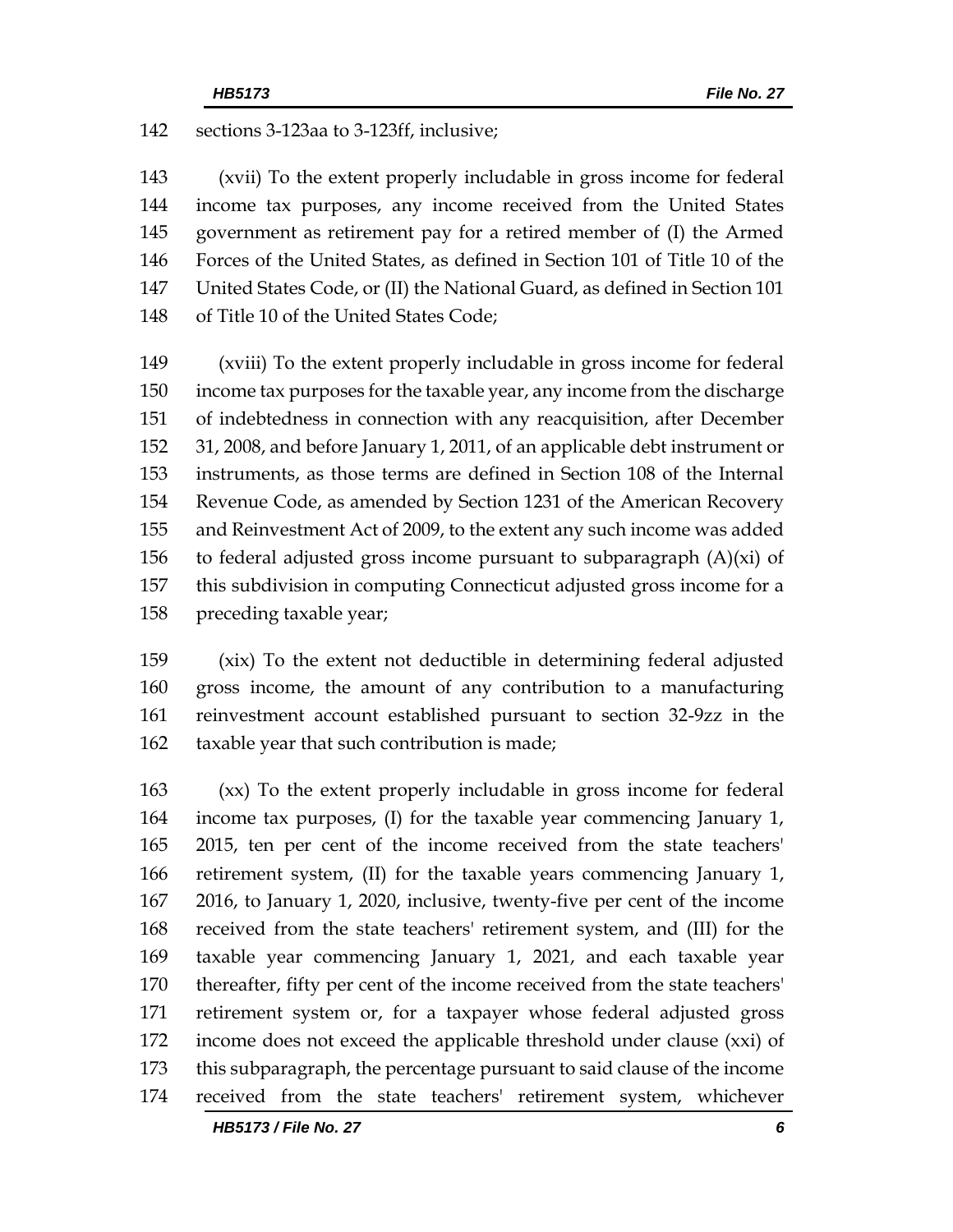#### deduction is greater;

 (xxi) To the extent properly includable in gross income for federal income tax purposes, except for retirement benefits under clause (iv) of this subparagraph and retirement pay under clause (xvii) of this subparagraph, for a person who files a return under the federal income tax as an unmarried individual whose federal adjusted gross income for such taxable year is less than seventy-five thousand dollars, or as a married individual filing separately whose federal adjusted gross income for such taxable year is less than seventy-five thousand dollars, or as a head of household whose federal adjusted gross income for such taxable year is less than seventy-five thousand dollars, or for a husband and wife who file a return under the federal income tax as married individuals filing jointly whose federal adjusted gross income for such taxable year is less than one hundred thousand dollars, (I) for the taxable year commencing January 1, 2019, fourteen per cent of any pension or annuity income, (II) for the taxable year commencing January 1, 2020, twenty-eight per cent of any pension or annuity income, (III) for the taxable year commencing January 1, 2021, forty-two per cent of any pension or annuity income, (IV) for the taxable year commencing January 1, 2022, fifty-six per cent of any pension or annuity income, (V) for the taxable year commencing January 1, 2023, seventy per cent of any pension or annuity income, (VI) for the taxable year commencing January 1, 2024, eighty-four per cent of any pension or annuity income, and (VII) for the taxable year commencing January 1, 2025, and each taxable year thereafter, any pension or annuity income;

 (xxii) The amount of lost wages and medical, travel and housing expenses, not to exceed ten thousand dollars in the aggregate, incurred by a taxpayer during the taxable year in connection with the donation to another person of an organ for organ transplantation occurring on or after January 1, 2017;

 (xxiii) To the extent properly includable in gross income for federal income tax purposes, the amount of any financial assistance received from the Crumbling Foundations Assistance Fund or paid to or on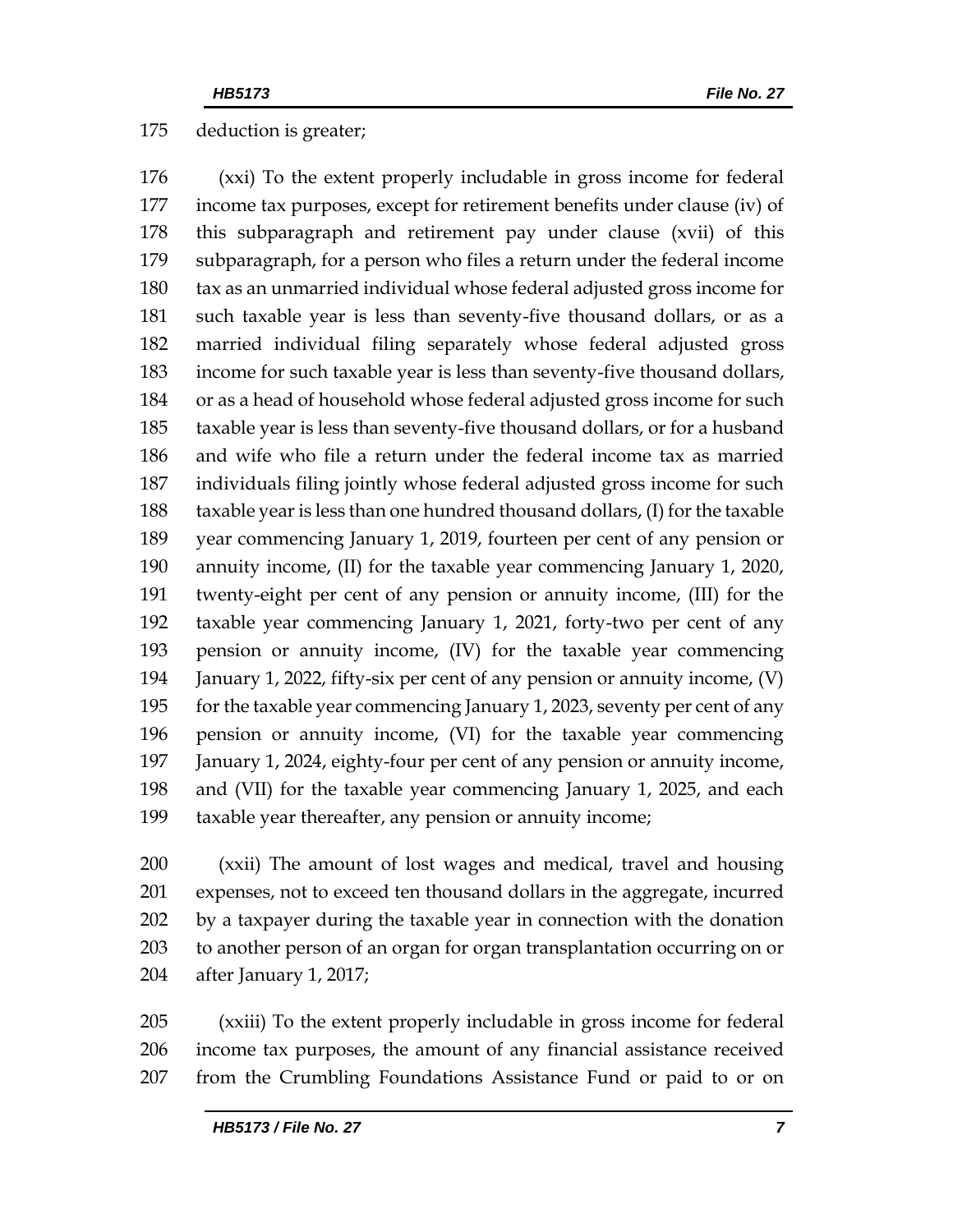behalf of the owner of a residential building pursuant to sections 8-442 and 8-443;

 (xxiv) To the extent properly includable in gross income for federal income tax purposes, the amount calculated pursuant to subsection (b) of section 12-704g for income received by a general partner of a venture capital fund, as defined in 17 CFR 275.203(l)-1, as amended from time to time;

 (xxv) To the extent any portion of a deduction under Section 179 of 216 the Internal Revenue Code was added to federal adjusted gross income pursuant to subparagraph (A)(xiv) of this subdivision in computing Connecticut adjusted gross income, twenty-five per cent of such disallowed portion of the deduction in each of the four succeeding taxable years; **[**and**]**

 (xxvi) To the extent properly includable in gross income for federal income tax purposes, for a person who files a return under the federal income tax as an unmarried individual whose federal adjusted gross income for such taxable year is less than seventy-five thousand dollars, or as a married individual filing separately whose federal adjusted gross income for such taxable year is less than seventy-five thousand dollars, 227 or as a head of household whose federal adjusted gross income for such taxable year is less than seventy-five thousand dollars, or for a husband and wife who file a return under the federal income tax as married individuals filing jointly whose federal adjusted gross income for such taxable year is less than one hundred thousand dollars, (I) for the taxable year commencing January 1, 2023, twenty-five per cent of any distribution from an individual retirement account other than a Roth individual retirement account, (II) for the taxable year commencing January 1, 2024, fifty per cent of any distribution from an individual 236 retirement account other than a Roth individual retirement account, (III) for the taxable year commencing January 1, 2025, seventy-five per cent of any distribution from an individual retirement account other than a Roth individual retirement account, and (IV) for the taxable year commencing January 1, 2026, and each taxable year thereafter, any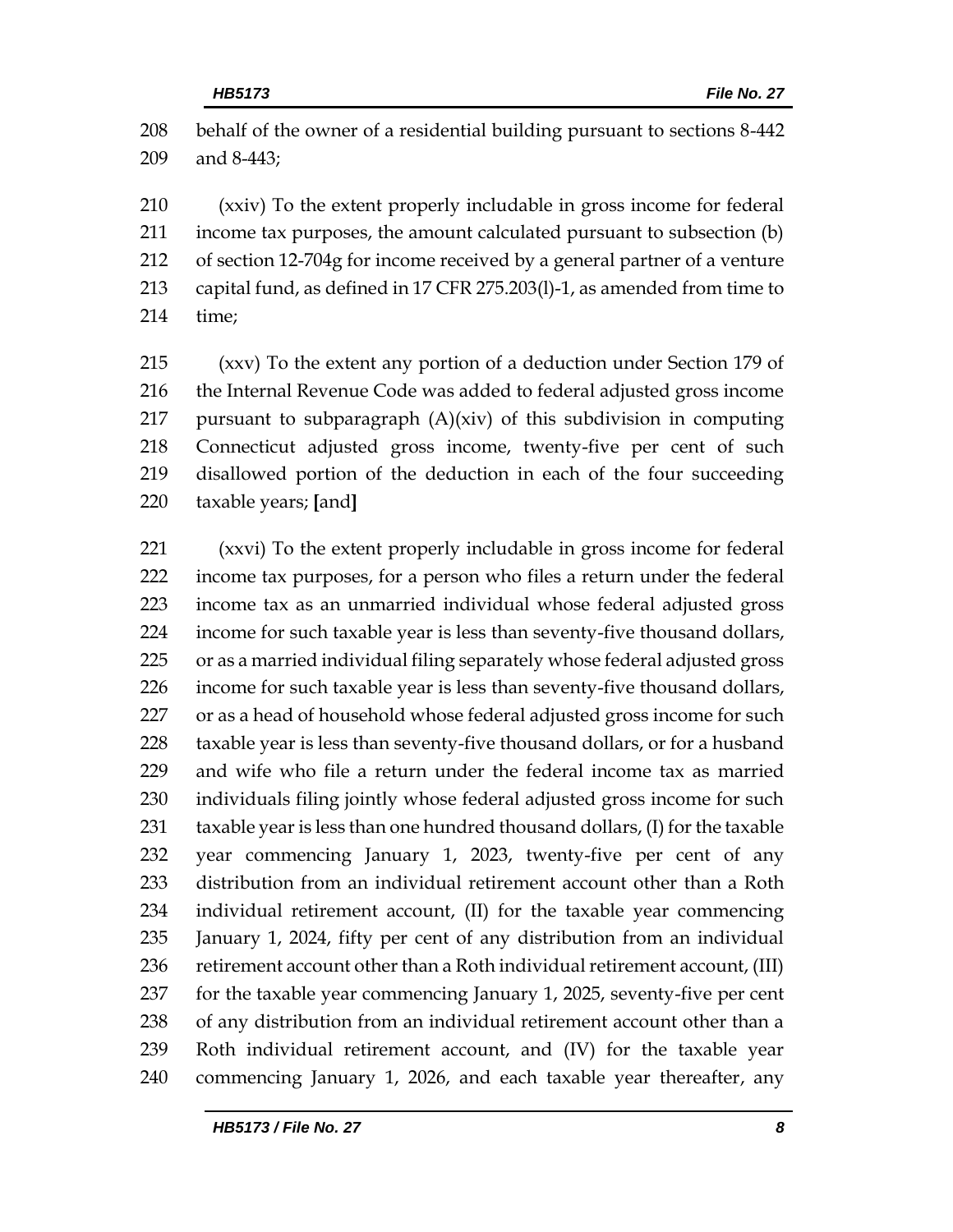- 241 distribution from an individual retirement account other than a Roth 242 individual retirement account; **[**.**]** and
- 243 (xxvii) To the extent properly includable in gross income for federal
- 244 income tax purposes, any qualified payment, as defined in Section 139B
- 245 of the Internal Revenue Code, not to exceed nine hundred dollars in the
- 246 aggregate.

This act shall take effect as follows and shall amend the following sections:

| Section 1 | January 1, 2023, and<br>applicable to taxable years<br>commencing on or after | $12-701(a)(20)(B)$ |
|-----------|-------------------------------------------------------------------------------|--------------------|
|           | January 1, 2023                                                               |                    |
|           |                                                                               |                    |

# *PS Joint Favorable*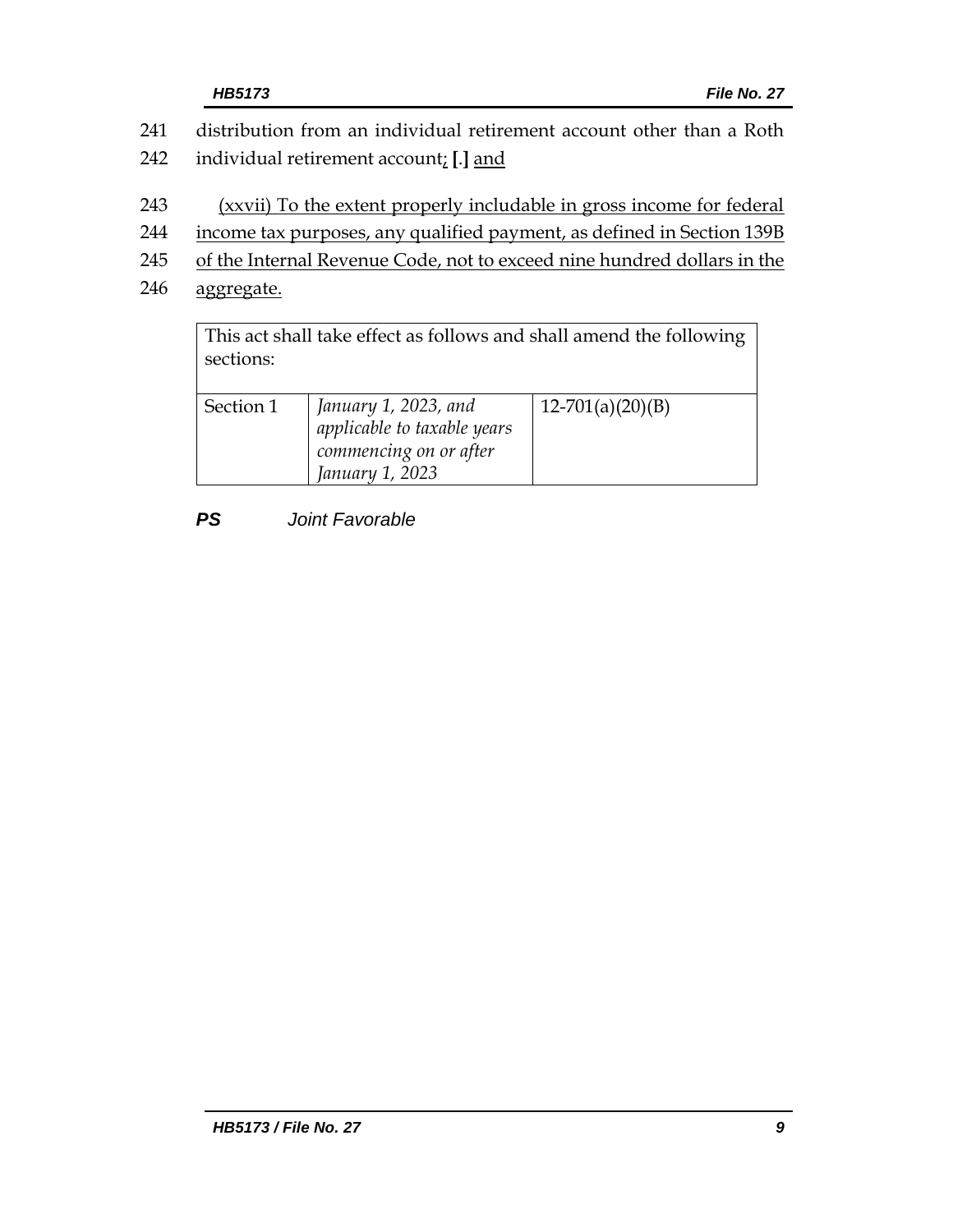*The following Fiscal Impact Statement and Bill Analysis are prepared for the benefit of the members of the General Assembly, solely for purposes of information, summarization and explanation and do not represent the intent of the General Assembly or either chamber thereof for any purpose. In general,*  fiscal impacts are based upon a variety of informational sources, including the analyst's professional *knowledge. Whenever applicable, agency data is consulted as part of the analysis, however final products do not necessarily reflect an assessment from any specific department.*

## *OFA Fiscal Note*

#### *State Impact:*

| <b>Agency Affected</b> | <b>Fund-Effect</b> | FY 23 \$ | FY 24 \$ |
|------------------------|--------------------|----------|----------|
| Revenue Serv., Dept.   | GF - Revenue       | None     | 175,000  |
|                        | Loss               |          |          |

Note: GF=General Fund

#### *Municipal Impact:* None

#### *Explanation*

The bill, which establishes a state personal income tax deduction of up to \$900 for certain payments volunteer firefighters and emergency medical services personnel receive for their service, results in a General Fund revenue loss of \$175,000 beginning in FY 24.

#### *The Out Years*

The annualized ongoing fiscal impact identified above would continue into the future.

*Sources: Joint Committee on Taxation Estimated Budget Effects of the Revenue Provisions Contained in The House Amendment to the Senate Amendment to H.R. 1865, The Further Consolidated Appropriations Act, 2020*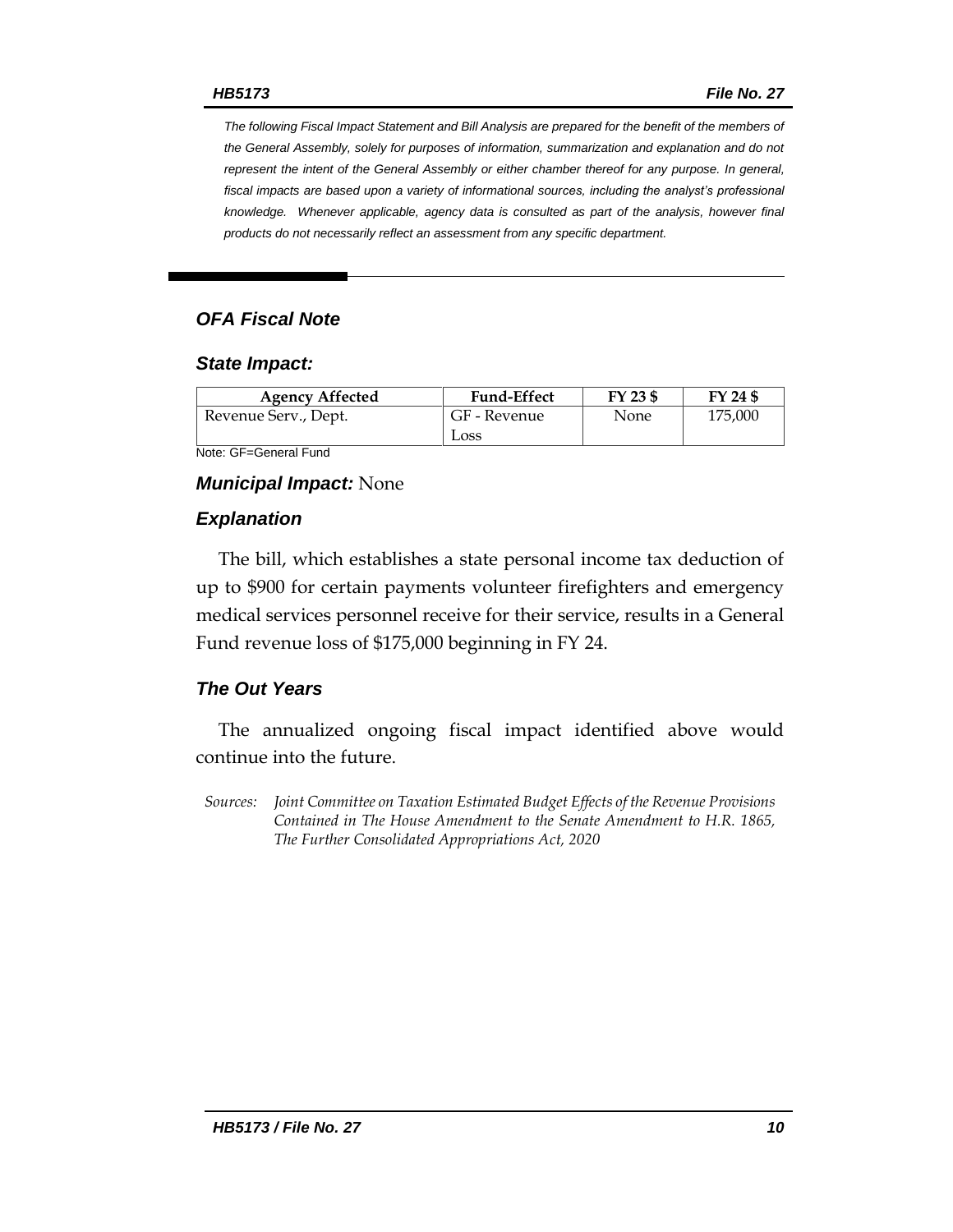#### **OLR Bill Analysis HB 5173**

#### *AN ACT ALLOWING A PERSONAL INCOME TAX DEDUCTION FOR STIPENDS PAID TO VOLUNTEER FIREFIGHTERS AND VOLUNTEER AMBULANCE MEMBERS.*

#### **SUMMARY**

This bill establishes a state income tax deduction of up to \$900 for certain payments volunteer firefighters and emergency medical services (EMS) personnel receive for their service. The deduction applies to "qualified payments," which federal law defines as any payment provided by a state or political subdivision for services performed as a member of a "qualified volunteer emergency response organization" (i.e., a volunteer organization organized, operated, and required to provide firefighting or EMS services for a state or political subdivision).

Under federal law, individuals who receive these qualified payments may exclude them from their gross income for federal tax purposes, up to a maximum of \$600. Because the starting point for Connecticut's income tax is an individual's federal adjusted gross income, this federal exemption from gross income automatically applies to Connecticut's income tax unless state law provides otherwise.

The bill allows individuals to deduct up to \$900 in qualified payments that are included in the taxpayer's gross income for federal income tax purposes (i.e., qualified payments that are taxable for federal income tax purposes because they exceed the \$600 maximum). The bill's maximum deduction amount applies regardless of the taxpayer's filing status.

EFFECTIVE DATE: January 1, 2023, and applicable to tax years beginning on or after that date.

#### **BACKGROUND**